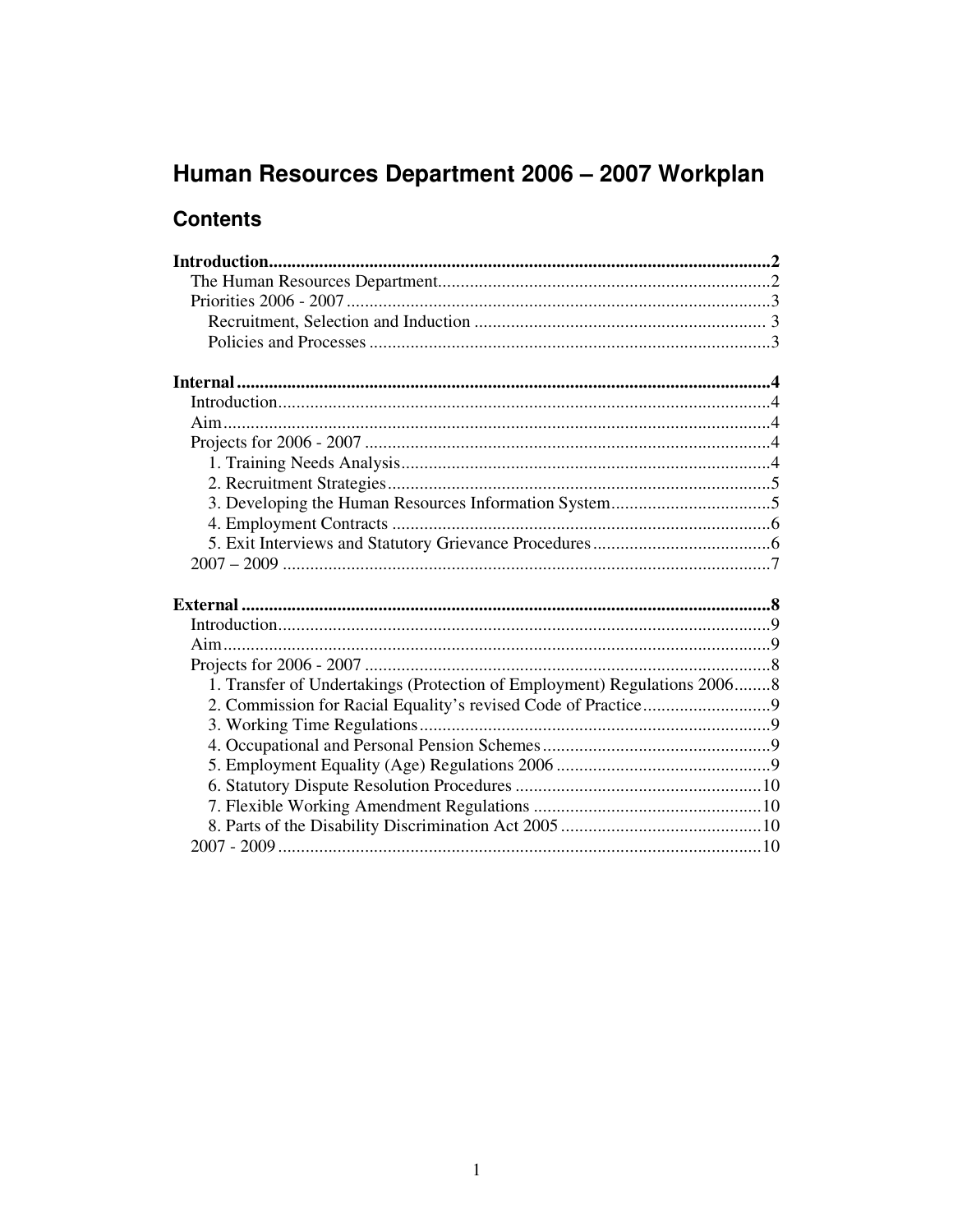# **Introduction**

## **The Human Resources Department**

The Human Resources Department has been in existence since HPC was first established. However, the past year has seen a number of significant changes in the Department's functions as a number of best practice procedures have been adopted and processes implemented and maintained.

This document explains the work priorities for the financial year April 2006 – March 2007. It details how the department will grow, continue working to ensure that best practice in human resources issues is achieved, and prepare HPC for the legislative changes which are anticipated over the next year.

The Human Resources Department's main responsibilities are:

- Co-ordinating recruitment, selection and induction for the organisation;
- Advising Management on human resources policies and procedures, and developing Management skills;
- Maintaining an awareness of legislative changes which affect employment and preparing HPC's response to relevant changes;
- Supporting employees and Management in the day-to-day running of their Departments;
- Consulting with employees on significant human resources issues and changes which affect their terms and conditions of employment;
- Liaising with the employee relations advisors for HPC (the Work Foundation) on best practices for all human resources issues;
- Ensuring that human resources issues are addressed with confidentiality maintained, with consistency across all Departments, and in a timely manner;
- Protecting HPC from any successful employment tribunal claims (as much as is possible) by ensuring that all human resources issues follow the necessary processes and are documented correctly;
- Addressing any workplace disputes in order to minimise the necessity for union activity or claims against HPC; and
- Promoting training and development for employees.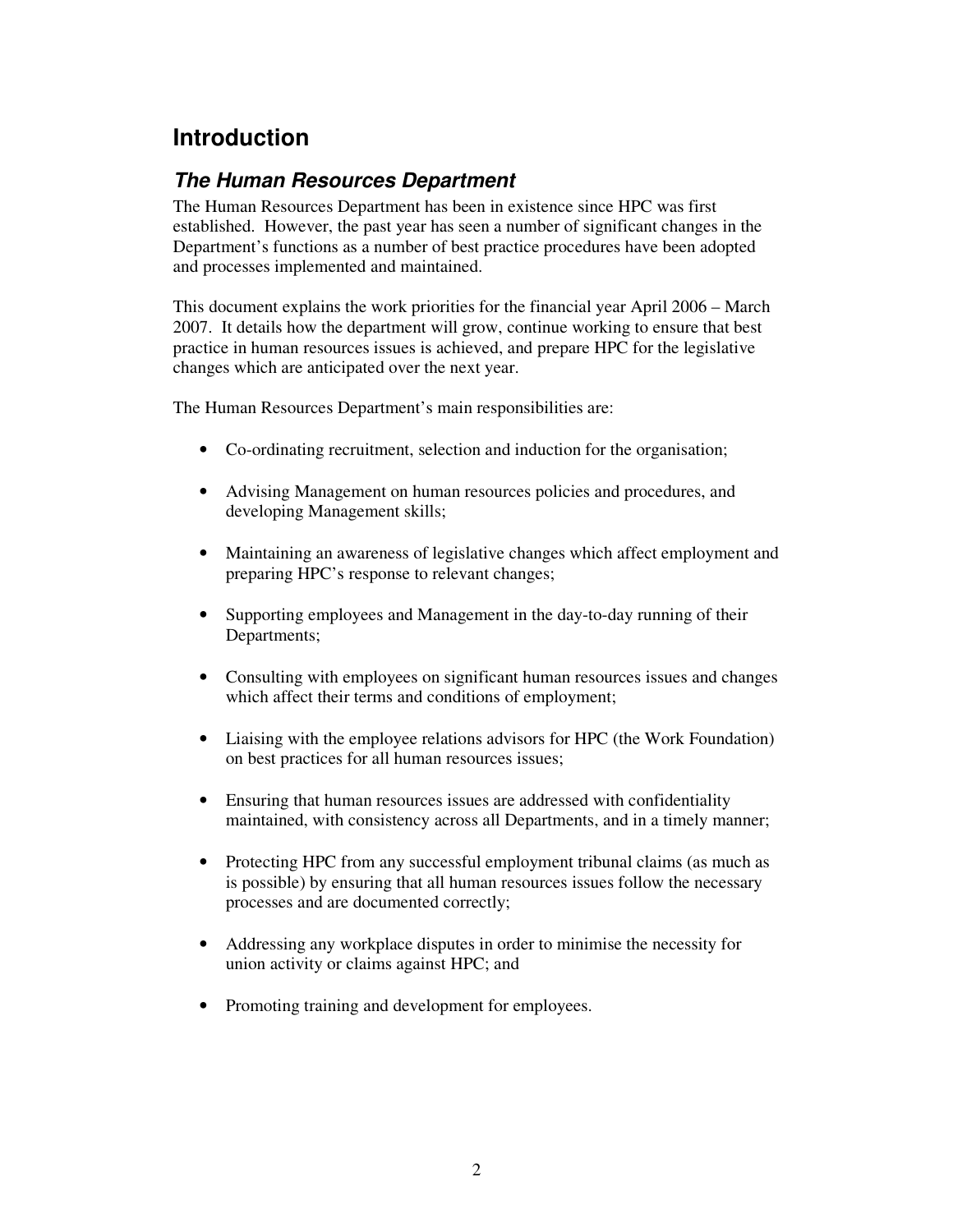The workplan must incorporate an ability to respond to external factors. In particular, work will be needed in relation to HPC's reaction to key legislative changes throughout 2006/2007, restructuring of the Registration Departments, ongoing levels of recruitment which are a feature of start-up organisations, and a response to the recommendations of the Foster and Donaldson reviews. The potential implications of these reviews may well be significant for the Human Resources Department when implemented, particularly with the Transfer of Undertakings (Protection of Employment) Regulations 2006 (T.U.P.E.) being amended in a number of ways this year.

The nature of the issues that any Human Resources Department manages will also be subject to any "crisis" situations which occur as a result of unpredictable changes in the work environment. This may include the need for unanticipated disciplinary situations, personal circumstances of employees impacting on performance or attendance, changes in common case law decisions meaning that human resources policies and processes require modification, and patterns of resignations which are often unpredictable. It is important that the Departmental planning allows for timely responses to such unpredictable situations when they arise.

### **Priorities 2006 - 2007**

The operational priorities of the department will be as follows:

#### **Recruitment, Selection and Induction**

Since April 2002 the HPC has grown from an organisation of approximately 36 full time employees to an organisation of 80 employees. Over the past year alone, permanent staffing levels have grown from 60 to 80, and this does not include contracts and temporary employee recruitment.

This growth level is high. At the same time positions are becoming increasingly specialised in areas such as policy and education. The Department needs to be able to meet the demands of maintaining high quality recruitment, attracting and retaining strong candidates, at a challenging pace, whilst also retaining the cultural fit outlined in the strategy document. There is also a high degree of forecasting of labour required which is difficult with an organisation which has been operating for a short time.

#### **Policies and Processes**

In early 2003 the HPC published an Employee Handbook to guide the organisation on human resources processes. As employment legislation (and common law precedents which are set) have led, and are anticipated to lead, to changes in these policies, and a high degree of adaptation will be required. This will include the development of management skills to accommodate such changes. Any changes to HPC employee policies requires a lengthy consultation with employees. Current issues that will need to be consulted upon include statutory grievance procedural changes, the anticipated discrimination legislation changes around age, and more tightened controls around sexual discrimination issues.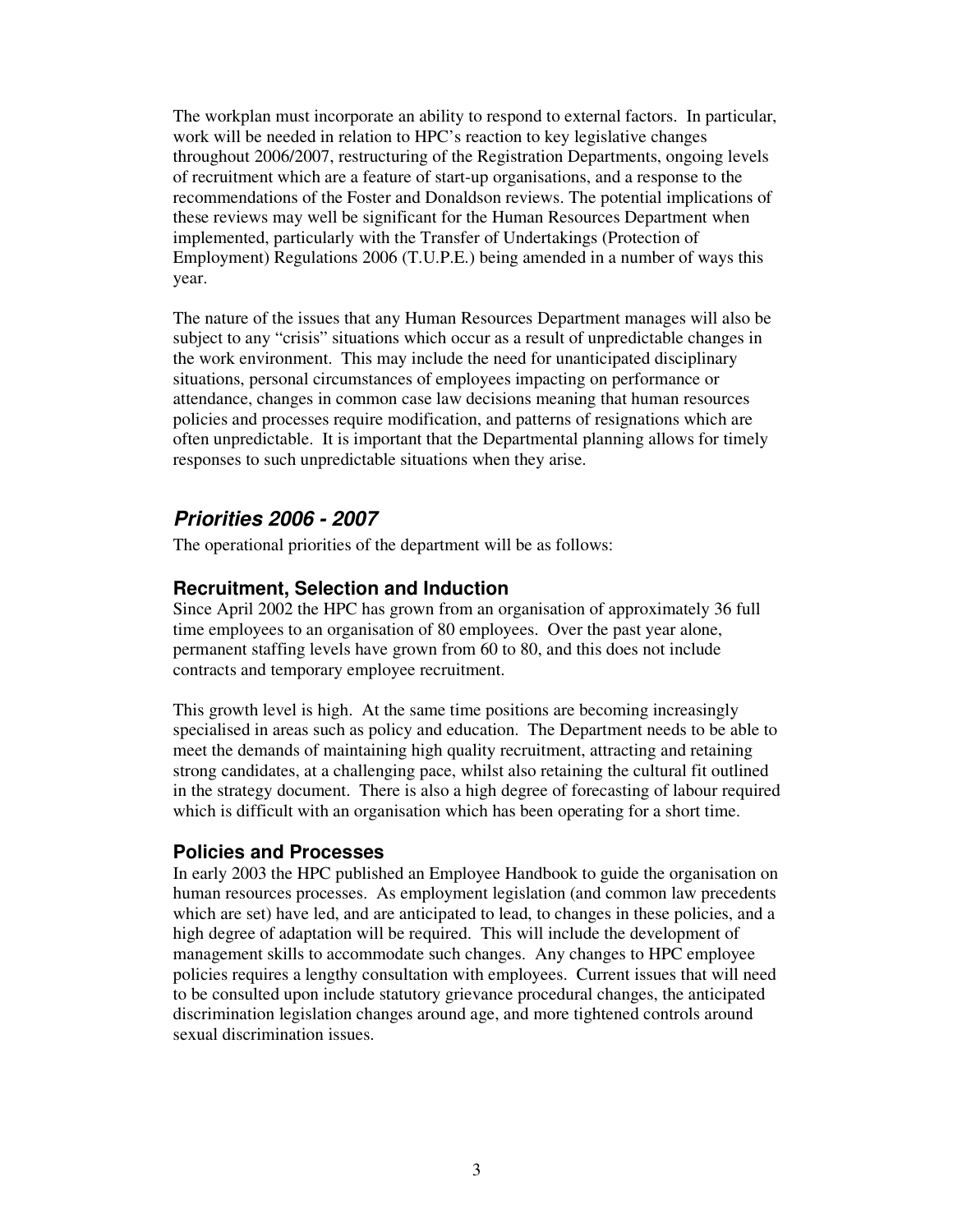# **HPC Strategy: Internal**

## **Introduction**

The environment within which the HPC operates is one of rapid progression, in particular, from the perspective of managing the transition on employee related matters as the business grows from a small size to a medium size. As new Departments are established there is a significant level of human resources involvement assisting Management in establishing the skills and competencies required from their employees in both the short-term and in the long-term. This is particularly challenging for Departments that have doubled or tripled in size in terms of employee numbers over the past 12 month period.

The environment is also changing as a result of factors which include changes to legislation, changing requirements for recruitment of new posts, and to achieve current industry best practice.

## **Aim**

The Human Resources Department aims to assist in HPC's ability to manage increasing demand for its services by assisting Managers to adapt the organisation, recruiting effectively, creating an attractive working environment in which employees are supported in working to a high standard, and facilitating employee's development and learning in order to assist their work.

The following part of the document details the projects that will be resourced over the coming financial year towards meeting this aim.

## **Projects for 2006 – 2007**

Five projects will be undertaken in 2006/2007.

## **1. Training Needs Analysis**

A revised performance review system was developed in late 2005 to include areas addressing training needs, career aspirations, and training needs analysis. The HPC will implement a new training needs analysis process from April 2006, including:

- Compiling the results of training arising from the performance reviews which were held organisation wide in February 2006;
- Conducting an analysis of further training needs which may be necessary from a legal perspective or best practice perspective;
- Assessing the areas for developing management skills required and incorporating these into the analysis;
- Developing the Human Resources Information System (Professional Personnel) to accommodate information resulting from the training needs analysis;
- Developing a training plan;
- Coordinating individual and overall organisation training in conjunction with Managers; and
- Analysing and monitoring the results of the training.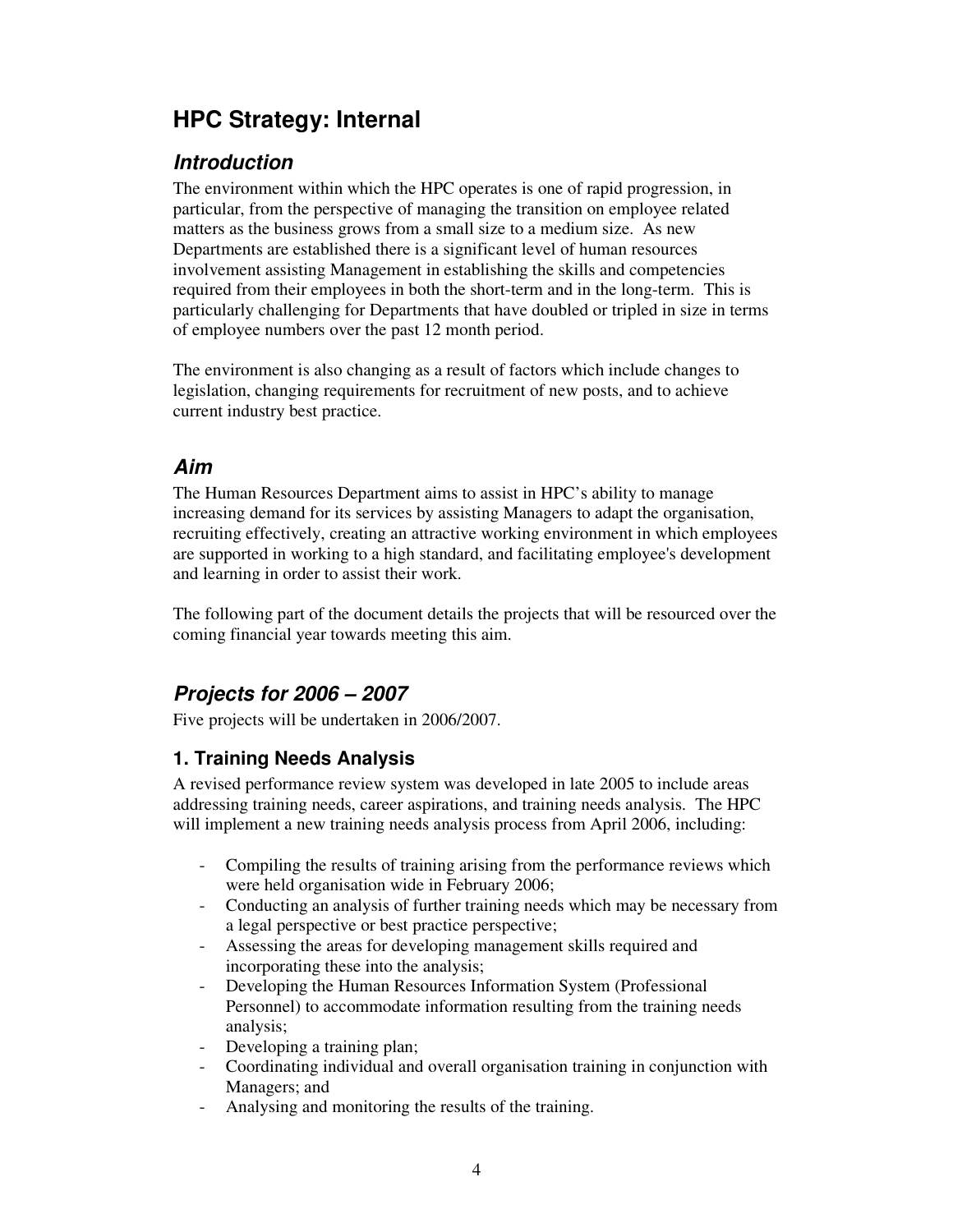#### **Timetable**

Following the annual performance reviews in February/March 2006, training needs are currently being compiled. A full analysis is anticipated to be completed by the end of May 2006.

### **2. Recruitment Strategies**

Keeping abreast of new recruitment is an ongoing challenge for the Department, with 15 new positions approved in the 2006/2007 budget. This is in addition to any vacancies created by resignations (the level of which is impossible to predict and can be guesstimated only on the basis of past statistics). As outlined in the strategy document, ensuring a strong cultural fit when recruiting new employees is of great importance.

The Human Resources Department currently uses a variety of advertising, sourcing and interviewing methods in order to source the best candidates based on merit for vacant positions. A range of improvements to the recruitment process will be implemented including:

- Updating and modifying the human resources forms used for recruitment and selection;
- Adopting best practice strategies used by professional customer service centres for Registration's Departmental recruitment in line with the Director of Operation's Strategy;
- Training for Managers as required on interviewing techniques; and
- Following the passing of changes in late 2005 to an employer's ability to check potential employee's histories, developing a formal criminal recording/checking process for new employees (and applying this to existing employees as appropriate)

#### **Timetable**

The timetable for recruitment is ongoing.

#### **3. Developing the Human Resources Information System**

The Human Resources Department purchased a human resources information system (Professional Personnel) in November 2004. Its current basic functionality is to be expanded to encompass:

- Training module;
- Annual leave module;
- Recruitment module;
- Race/ethnicity module;
- Intranet functions for Managers to check their employee's details; and
- Potentially, intranet functions for employees to check their own details.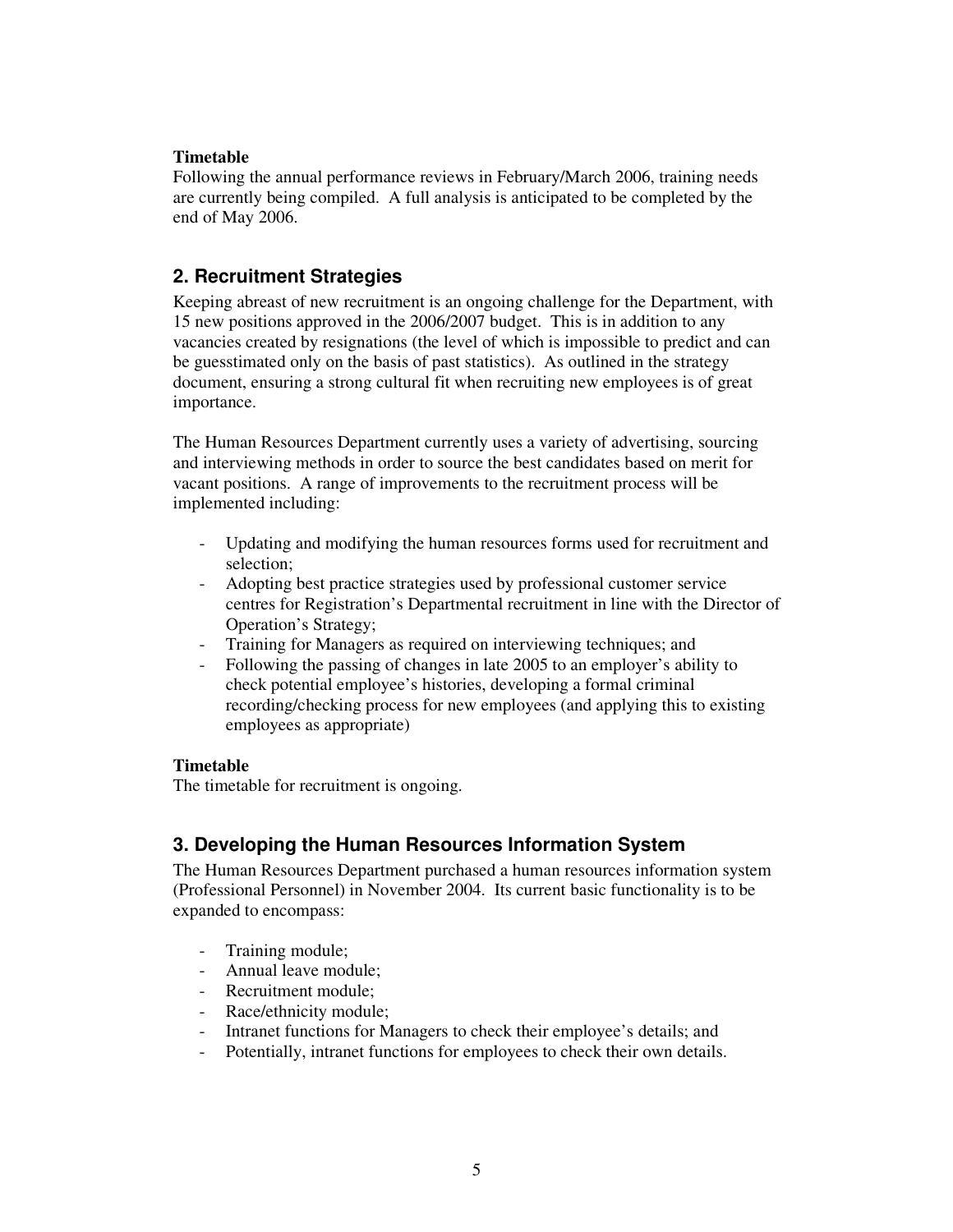#### **Timetable**

The timetable for the Human Resources Information System development is dependent on internal (IT availability) factors, and external factors (the ability of the External Support Team for Professional Personnel to supply training and advise on adjustments and functionalities). However, considering these variances, it is anticipated that the training module will be in use by May 2006, the race/ethnicity and recruitment modules by August 2006, the annual leave module by December 2006, and the intranet functions for Managers by March 2007. Employee access will be subject to budgetary considerations as a cost for this has not yet been estimated fully.

#### **4. Employment Contracts**

In November 2005, after several months of development and approval by the Finance and Resources Committee, new employment contracts were introduced for new employees only at HPC. These contracts have the advantage of containing current legal obligations, but also "spell out" the terms and conditions very clearly, which is beneficial to both parties for consistency and for clarification in the event of a dispute.

In 2006 our aim is to roll these contracts out to existing employees. This will need to be handled very carefully, with a lengthy period of consultation and human resources spending time with teams to explain the differences in the contracts (although no actual entitlements are changed). This is particularly with former CPSM employees who often have concerns under their Transfer of Undertakings (Protection of Employment) Regulations (T.U.P.E) arrangements which require interpretation and explanations by Human Resources.

#### **Timetable**

Consultations with employees are anticipated to commence in July 2006 and with a completion date of September 2006.

#### **5. Exit Interviews and Statutory Grievance Procedures**

Exit interviews conducted on a voluntary basis have now been operating at HPC for a period of one year. The next steps to be taken are an annual compilation of results for the Executive Management Team, agreement on how best to address the results, and the incorporation of the recently revised statutory grievance procedures into exit interviews. Following the introduction of the statutory grievance procedure in October 2004, one of the issues has been exactly what activates the grievance procedure, and there has been a raft of recent case decisions on this particular point.

To activate the statutory procedure an employee is required to write a statement of grievance to their employer, however, recent case law has confirmed that the employee does not have to use the work grievance procedure or refer to the statutory or any internal grievance procedure to activate the statutory procedure. A written letter or email from employee to employer alleging unfair treatment (such as discrimination, bullying, or harassment) is likely to constitute a grievance. The intention of the employee is irrelevant – it matters not whether the employee did or did not intend to raise a grievance. A third party can lodge a grievance on the employee's behalf. Most importantly, a letter of resignation may in some circumstance amount to a grievance letter (in one case the tribunal even found that a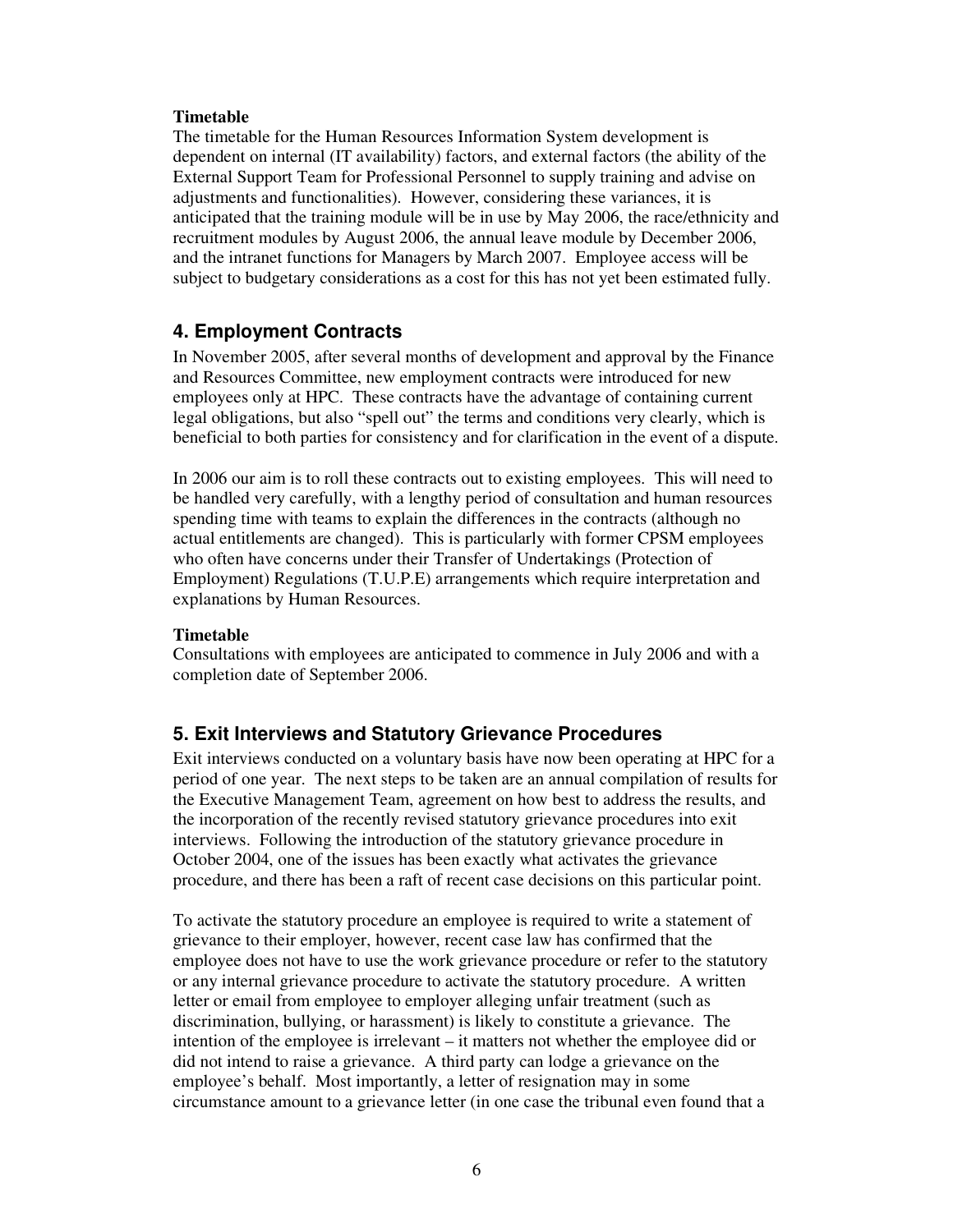request for flexible working amounted to a grievance letter). This has introduced the obligation to hear a grievance which may be raised in an exit interview, even after the employee has left the organisation.

The risk of failing to comply with the statutory grievance procedures is that, should successful employment tribunal proceedings be commenced by the employee, the tribunal has discretion to increase the level of compensation by up to 50%. Therefore it is important that Managers give careful consideration to all written "complaints" from employees, and if in doubt, acknowledge the receipt of the letter, ask whether the employee is raising a grievance, and take advice.

#### **Timetable**

The findings from the past year of exit interviews are being presented to EMT in a report in April 2006. Strategies for addressing these will be suggested by June 2006 with a timetable according to the needs/issues identified.

#### **2007 – 2009**

Ongoing reviews of the recently established systems in human resources will be required, with changes adopted where necessary. These include competency based performance review system, results and implementation of the training needs analysis, and support to employees during a time of restructure in the Registration Departments. As these processes have been operating for a period of a year or less, or at the most, three years, 2007 – 2009 will represent a period where they have been embedded for long enough to evaluate and improve.

Increasing the use of IT systems in Human Resources will be imperative in the later part of the workplan. As the number of employees increases the Human Resources Department will not be able to spend as much time with individual managers. In addition, the automatic production of an efficient system on all employee related statistics will become essential.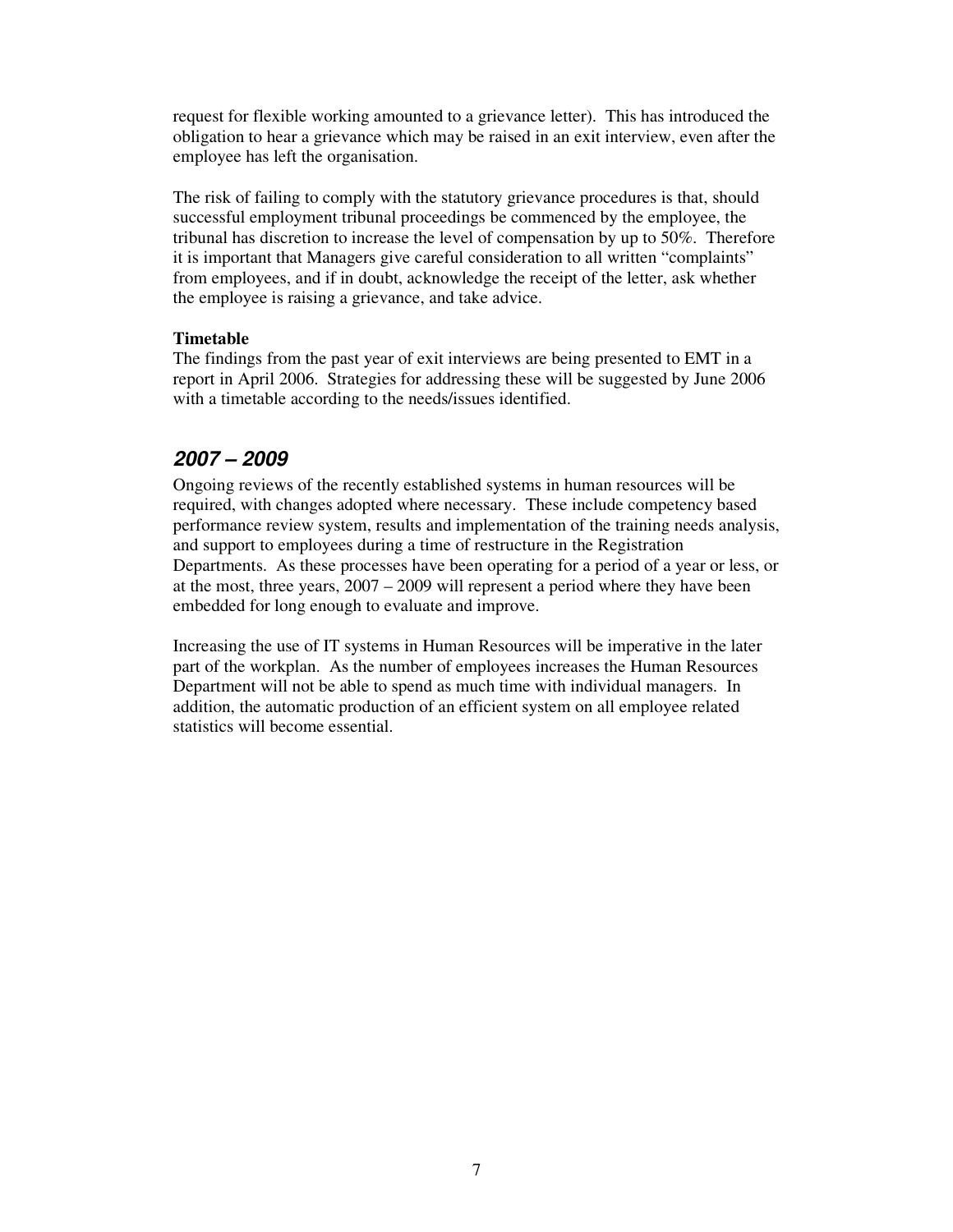# **HPC Strategy: External**

## **Introduction**

The Human Resources Department's aim throughout 2006 is to respond swiftly and proactively in changes to employment legislation. As reflected in the strategy document, this year is a busy year in this regard, with an unprecedented number of legislative changes coming into effect during 2006 following lengthy periods of consultation in 2004 and 2005.

The following part of the document details the projects that will be resourced over the coming financial year towards meeting this aim.

### **Aim**

The aim of the Human Resources Department is to finish incorporating any new legislative developments into its policies and procedures as quickly as possible, secondly to consult with employees where required about these changes in an open, transparent, and accountable manner with minimal anxiety to employees as a result.

This part of the document details the specific work that will be done over the coming financial year towards meeting this aim. Timetables have not been drafted at this stage and this is due to the fact that some dates are unavailable or the final changes remain unconfirmed.

## **Projects for 2006 – 2007**

Eight specific legislative changes have been identified that will need to be addressed during 2006/2007.

### **1. Transfer of Undertakings (Protection of Employment) Regulations 2006 (T.U.P.E)**

The Regulations update the Transfer of Undertakings (Protection of Employment) Regulations 1981. They provide more comprehensive coverage for service contracting operations such as cleaning, catering, security work and refuse collection; place a requirement on the transferor to notify the transferee of the employment liabilities that will be transferring; give more flexibility in the application of the Regulations in relation to the transfer of an insolvent business; and clarify the circumstances in which employers can make lawful transfer-related dismissals and negotiate transfer-related changes for 'economic, technical or organisational reasons'.

Depending on the recommendations made by the Foster review in particular, may also have an effect on taking on future employees.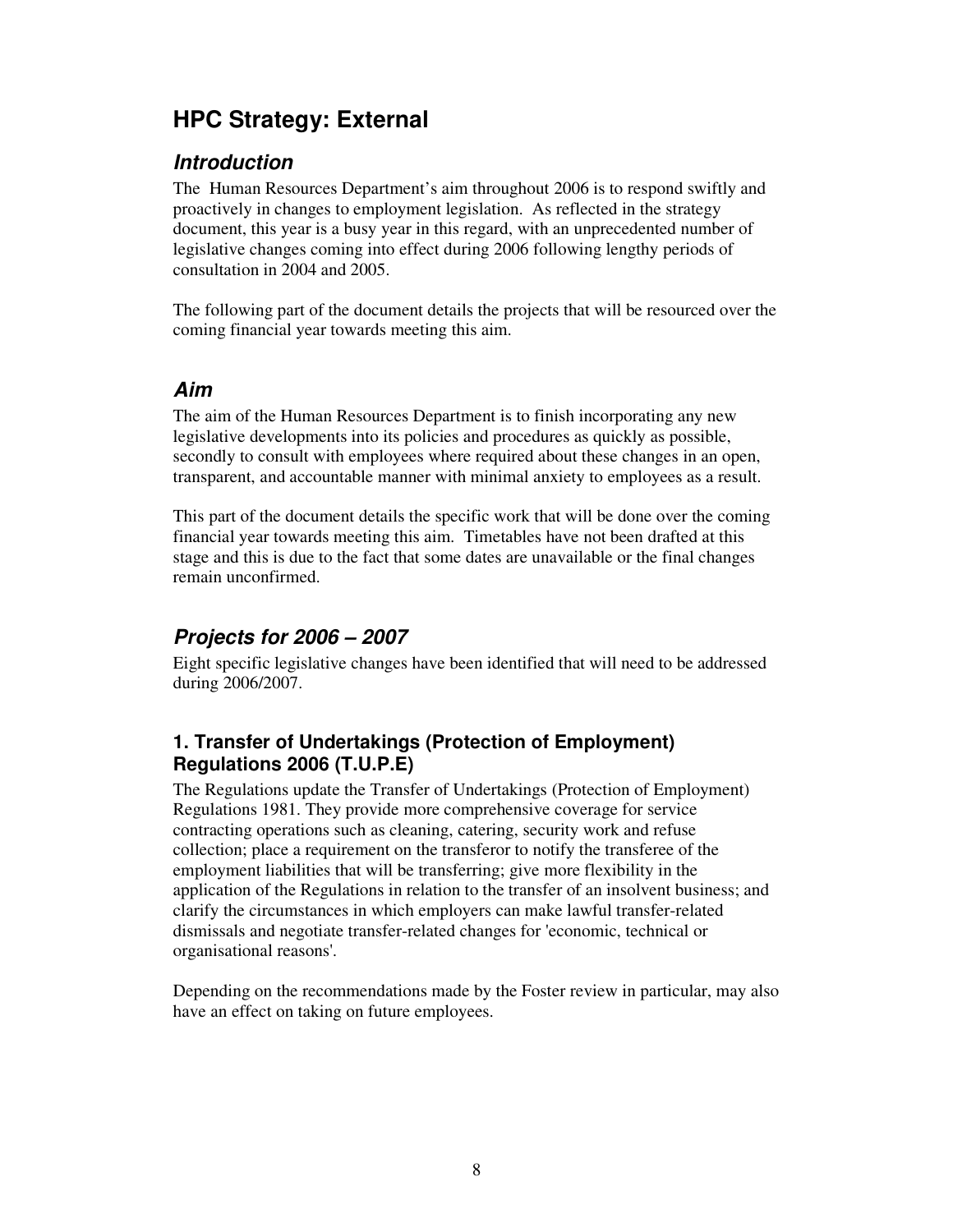### **2. Commission for Racial Equality's revised Code of Practice**

The Code (which is due for revision on  $6<sup>th</sup>$  April 2006) outlines employers' legal obligations under the Race Relations Act 1976, and contains general advice on developing policies to safeguard against discrimination and harassment.

Implications for HPC will be incorporating any developments into existing policies and strategies, in the context of the overall Equality and Diversity Project being undertaken by all Departments at HPC. Timing for this will be dependent on the project management of that role (a Project Manager is currently being recruited to manage this).

#### **3. Working Time Regulations.**

Working Time (Amendment) Regulations 2006 - the Regulations amend the Working Time Regulations 1998 by removing the exemption from limits on the maximum weekly working time in cases where a worker's working time was partly unmeasured or determined by the worker.

The Human Resources Department is currently evaluating the impact of this (if any) on HPC, and also examining whether it would be best practise to implement any other measures around employee working hours (and if so, what has working successfully for other organisations).

## **4. Occupational and Personal Pension Schemes**

Occupational and Personal Pension Schemes (Consultation by Employers and Miscellaneous Amendment) Regulations 2006 - the Regulations introduce a statutory requirement upon employers to consult with prospective and active members of pension schemes and their representatives before making major or significant changes to future pension arrangements. The Regulations initially apply to undertakings with 150 or more employees, and so at this stage the HPC will remain unaffected, however, this is a change which requires monitoring for future employee increases at HPC.

## **5. Employment Equality (Age) Regulations 2006.**

Amendments to the above regulations are due to apply on  $6<sup>th</sup>$  April 2006. The Regulations set a default retirement age of 65, but employers will be under a duty to consider requests to work beyond this age. Employers will only be able to set a retirement age below 65 if it can be shown to be appropriate and necessary. There will also be a review of the appropriateness of keeping a retirement age after five years.

The Human Resources Department (whilst already practising this) aim to incorporate this development more specifically in its Employee Handbook, advise employees on email and at team meetings of this change, and ensure there is a process for employees to make request to work beyond this age.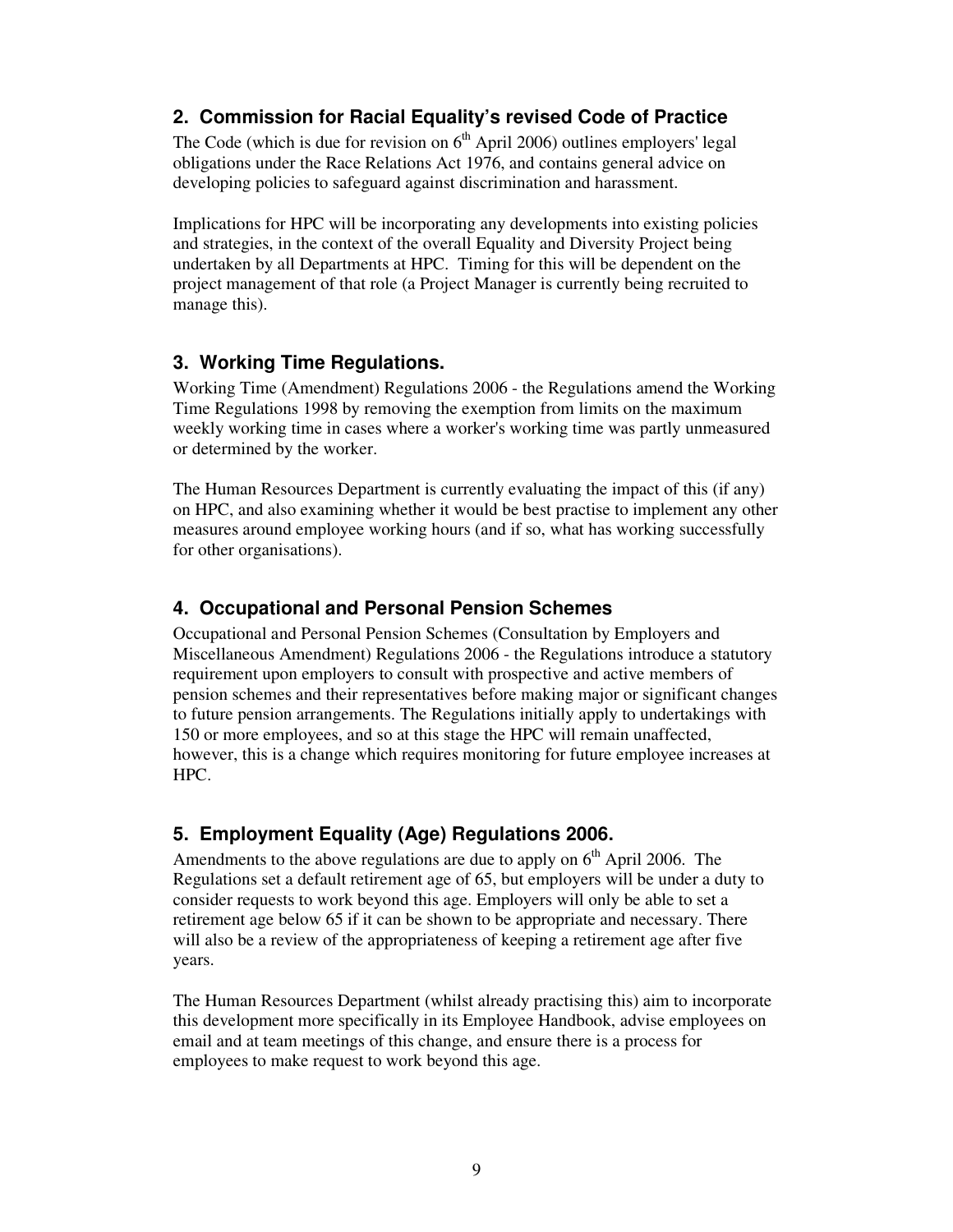### **6. Statutory Dispute Resolution Procedures**

#### **Employment Act 2002 (Amendment) Order 2006**

In December 2006 the Order extends the scope of the statutory dispute resolution procedures to include information and consultation representatives and representatives appointed under the Occupational and Personal Pension Schemes (Consultation by Employers and Miscellaneous Amendment) Regulations 2006.

HPC's Disciplinary and Grievance Procedures, including employee appeal processes, will require updating in accordance with this change and this information published to employees.

#### **7. Flexible Working (Eligibility, Complaints and Remedies) (Amendment) Regulations**

The Regulations amend the Flexible Working (Eligibility, Complaints and Remedies) Regulations 2002 to extend the right to request flexible working to carers of adults from 6 April 2007.

HPC currently has a comprehensive flexible working Policy which incorporates the Regulations and this will need to be updated in relation to the above amendment. The HPC Management Team will require training (which can be conducted in-house by the Human Resources Manager) on how to process such requests to ensure that all aspects of the regulations (which detail this process in great length and depth) are strictly adhered to.

#### **8. Parts of the Disability Discrimination Act 2005**

Finally, on 4<sup>th</sup> December 2006, provisions placing a general duty on public authorities in carrying out their functions to have due regard to the need to eliminate unlawful discrimination and harassment; promote equality of opportunity between disabled persons and other persons; and to take steps to take account of disabled persons' disabilities (even where this involves treating disabled persons more favourably than others) come into force.

This will not affect the practises that HPC currently undertakes as a matter of course in any case, as we are proactive already in this area (in accommodating people's needs for interviews, workstations upon commencement and so on), however, will have an effect on ensuring that these steps are explicitly stated in all documents and that Management receive any required training.

## **2007 - 2009**

Employment law wise, there are proposed amendments relating to maternity leave in the Maternity and Parental Leave etc Regulations 1999. The amendments, which apply to employees with an expected week of childbirth on or after 1 April 2007, include removing the additional length of service qualifying condition for additional maternity leave, so that an employee who qualifies for ordinary maternity leave will also now qualify for additional maternity leave; and entitling an employer